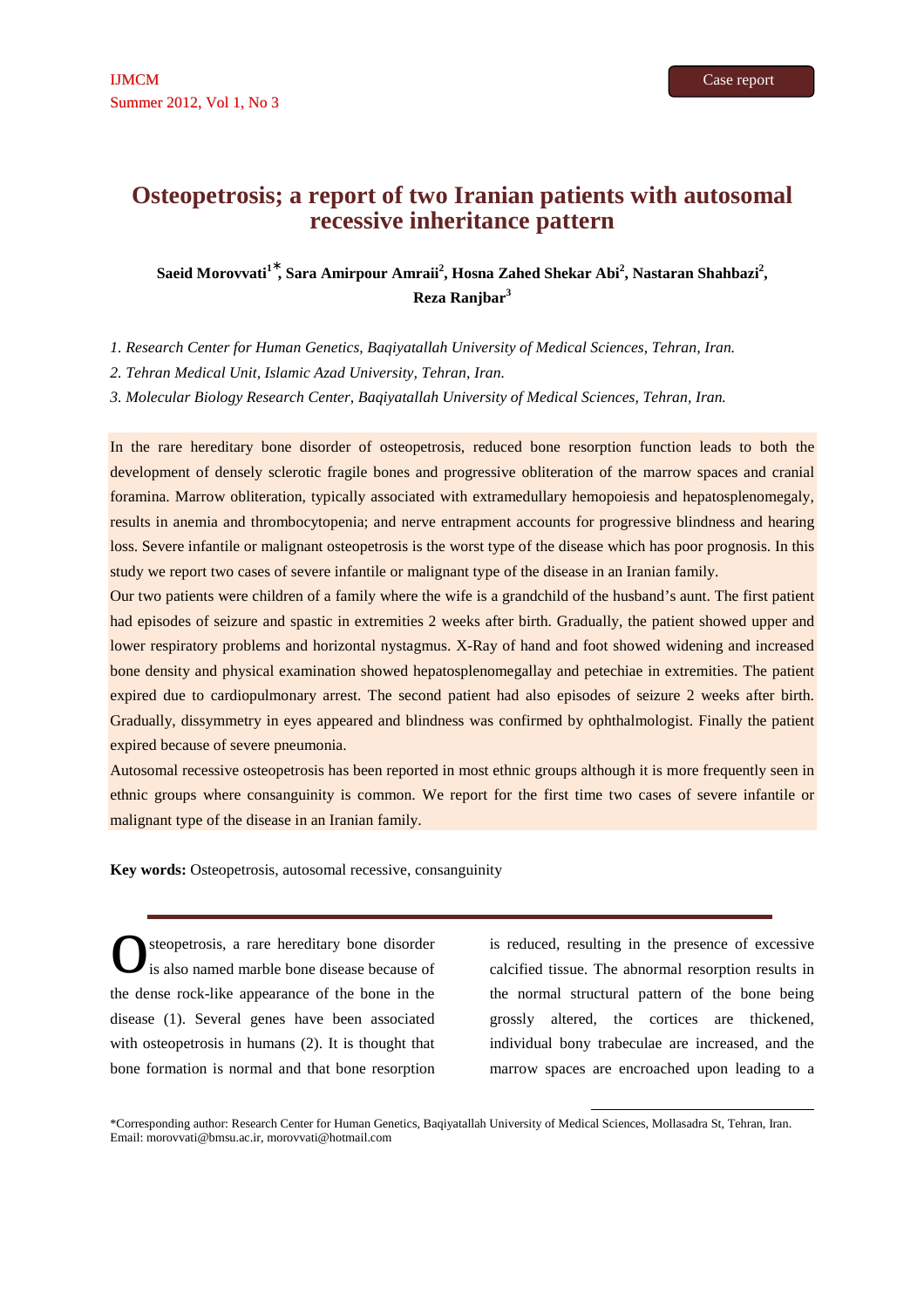paucity of haemopoietic tissue with consequent secondary anemia (3). Four types of osteopetrosis have been described: Severe infantile or malignant type, osteopetrosis with renal tubular acidosis and cerebral calcifications, benign type and intermediate type (2). Severe infantile or malignant type is the worst one and has poor prognosis. In this study we report two cases of severe infantile or malignant type of the disease in an Iranian family.

## **Case presentation**

We are reporting two patients which are offsprings of an Iranian family where the wife is a grandchild of the husband's aunt (Fig.1).

#### **Patient one**

He was born with normal vaginal delivery. Weight at birth was 3000 grs. Two weeks after birth, the infant had episodes of seizure like eye staring, focal movement in face and spastic in extremities. Infant underwent work-up and hypocalcaemia was detected (Ca=3.5). Gradually, the patient showed upper and lower respiratory problems and when he was 2 years old he had tonsillectomy due to tonsillar hypertrophy. At this time, patient didn't gain catch-up weight and his weight was approximately 9.2 Kg when he was 2.5 years old. The patient had horizontal nystagmus, but CT scan and serial head circumference didn't reveal abnormality. X-Ray of hand and foot showed widening and increased bone density, and loss of the normal corticomedullary differentiation. Then, patient showed productive rough, high fever and confusion and was hospitalized showing hepatosplenomegallay upon examination and petechiae in extremities (Platelet: 61000). Patient was admitted in ICU and intubated, but finally cardiopulmonary arrest occurred and he expired.

# **Patient two**

The second patient was born with normal vaginal delivery. Her height, weight and head circumference was 46cm, 3700grs and 35cm respectively. She had normal apgar score and infantile reflexes were normal. At the fifth day after birth she became icteric. Some blood indexes of the patient were Hct:43, WBC:9100, Plts:145000. In the course of hospitalization, she had two episode of seizure. In clinical testes hypocalcaemia (Ca=5) was detected. Gradually, the mother of the patient discovered dissymmetry in eyes of patient, and the patient gol hospitalized. The ophthalmologist confirmed blindness, but the two retinas were normal. In the course of disease she had not good weight (weight at 4 years old was 1Kg) and she was edentulous. Then, an ulcerative lesion was found in right mandible of the patient that gradually increased in size and the patient became supportive. Patient became febrile and hospitalized with diagnosis of chronic osteomyelitis. In the course of hospitalization the patient presented cough, respiratory distress and the level of consciousness decreased, so she was intubated but finally expired because of severe pneumonia.

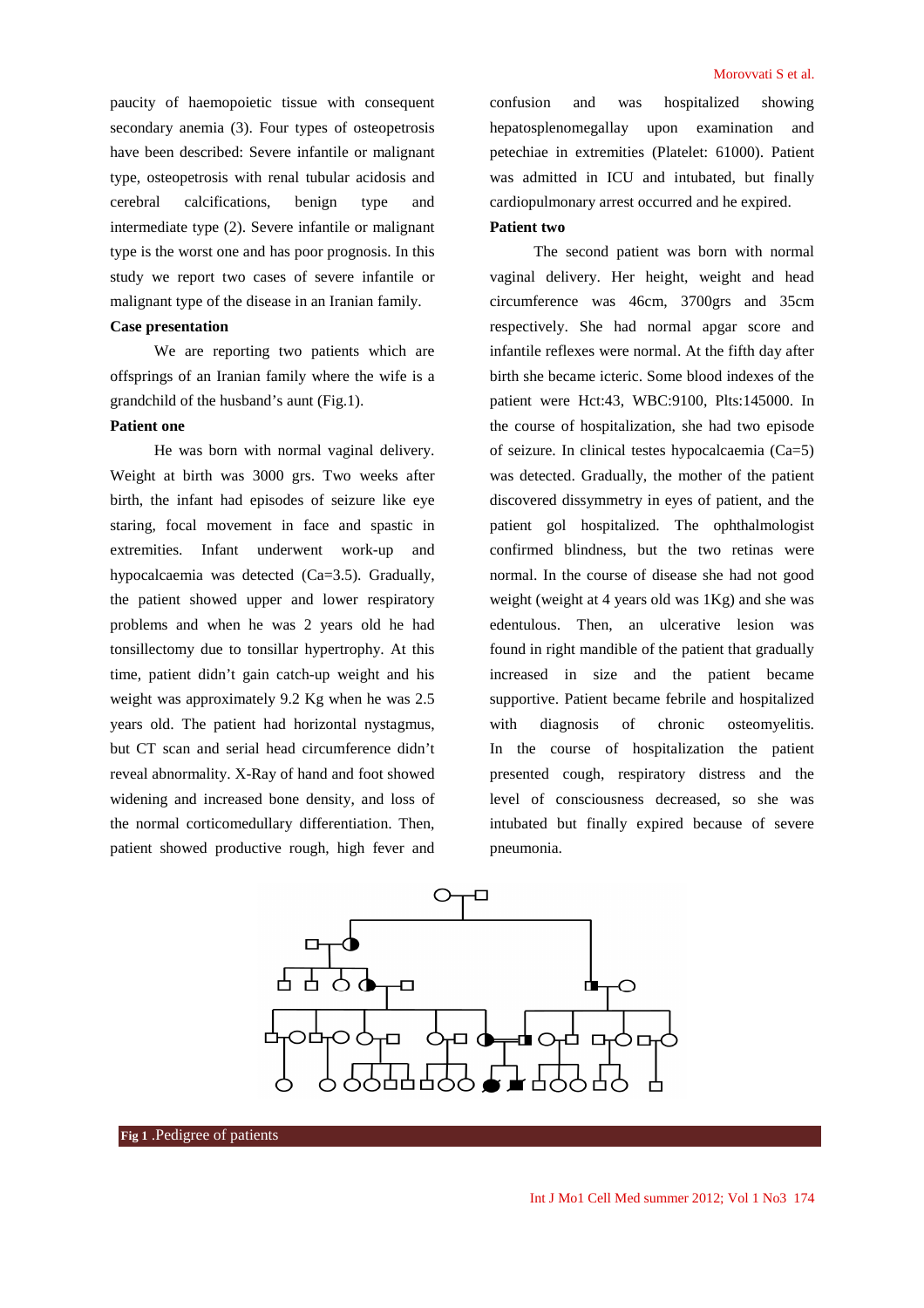#### Osteopetrosis; a report of two Iranian patients with …

### **Discussion**

The growth and remodeling of bone that occurs during vertebrate development requires the carefully balanced activities of bone-forming osteoblast cells and bone-resorbing osteoclast cells. Disruption of this dynamic equilibrium can lead to a variety of pathological states. A century ago, Albers-Schönberg described the radiographic findings of osteopetrosis (4) including a generalized increased bone density together with modelling defects at the metaphyseal ends of long bones, resulting in typically widened and blunted diaphyses and metaphyses (5). Autosomal recessive malignant osteopetrosis (ARO) is a rare congenital disorder of bone resorption. It is caused by the failure of osteoclasts to resorb immature bone. Defective resorption leads to both the development of densely sclerotic fragile bones (osteosclerosis) and progressive obliteration of the marrow spaces and cranial foramina. Marrow obliteration, typically associated with extramedullary hemopoiesis and hepatosplenomegaly, results in anemia and thrombocytopenia; and nerve entrapment accounts for progressive blindness and hearing loss. Other major manifestations are failure to thrive, pathological fractures, and increased infection rate (6).

The generation of superoxide by peripheral blood leucocytes is defective in patients with osteopetrosis. This, along with the anemia, poor nutrition, recurrent hospital admissions, and the frequent ear, nose, and throat complications, results in a greatly increased susceptibility to infections especially pneumonia and septicemia, which are a common cause of death (7). Infantile malignant osteopetrosis becomes apparent during the first months of life. The natural course of ARO is characterized by early mortality: only 30% of children are still alive at the age of 6 years, the mortality rate being higher in the first 2 years of life. Without treatment, life expectancy rarely exceeds twenty years. The main causes of death are

severe bone marrow failure and overwhelming infections (8-9).

The incidence of ARO is approximately 1 in 300,000 births but is almost 10 times as high in Costa Rica (10). Osteopetrosis has been reported in most ethnic groups although as the disease is very rare it is more frequently seen in ethnic groups where consanguinity is common and consanguineous sibships with multiple affected patients have been described in Costa Rica [9], Kuwait (11) and Saudi Arabia (12).

Osteopetrosis is a genetically heterogeneous disease. Several human genes have been described as the cause of ARO. The T-cell immune-regulator-1 (TCIRG1) gene (MIM 604592), which is mutated in about 50 to 60 percent of the patients, results in defects in the A3 subunit of the osteoclast vacuolar H + -ATPase proton pump (13-14). This gene has been mapped to 11q13 (15). The chloride channel 7 (CLCN7) gene (MIM 602727) which accounts for about 10 to 15 percent of cases, encodes an osteoclast-specific chloride channel. Heterozygous CLCN7 mutations cause a wide range of phenotypes even in the same family, ranging from early severe to nearly asymptomatic forms (16). Recessive osteopetrosis with renal tubular acidosis (MIM 259730) which accounts for a small proportion of patients with osteopetrosis, results from a mutation in the gene encoding carbonic anhydrase type II (CAII) and a defect in production of carbonic acid and proton (17).

Several patients have been reported with the grey-lethal gene (OSTM1) mutation, coding for a cytoplasmic protein involved in OCL functional activity, but this mutation also occurs in few children with osteopetrosis (18). Mouse GL protein function is absolutely required for osteoclast and melanocyte maturation and function. Perturbation of this balance can lead to a reduction of bone mass, as seen in osteoporosis, or to an abnormal accumulation of bone, as in osteopetrosis. It should be noted that a substantial percentage of patients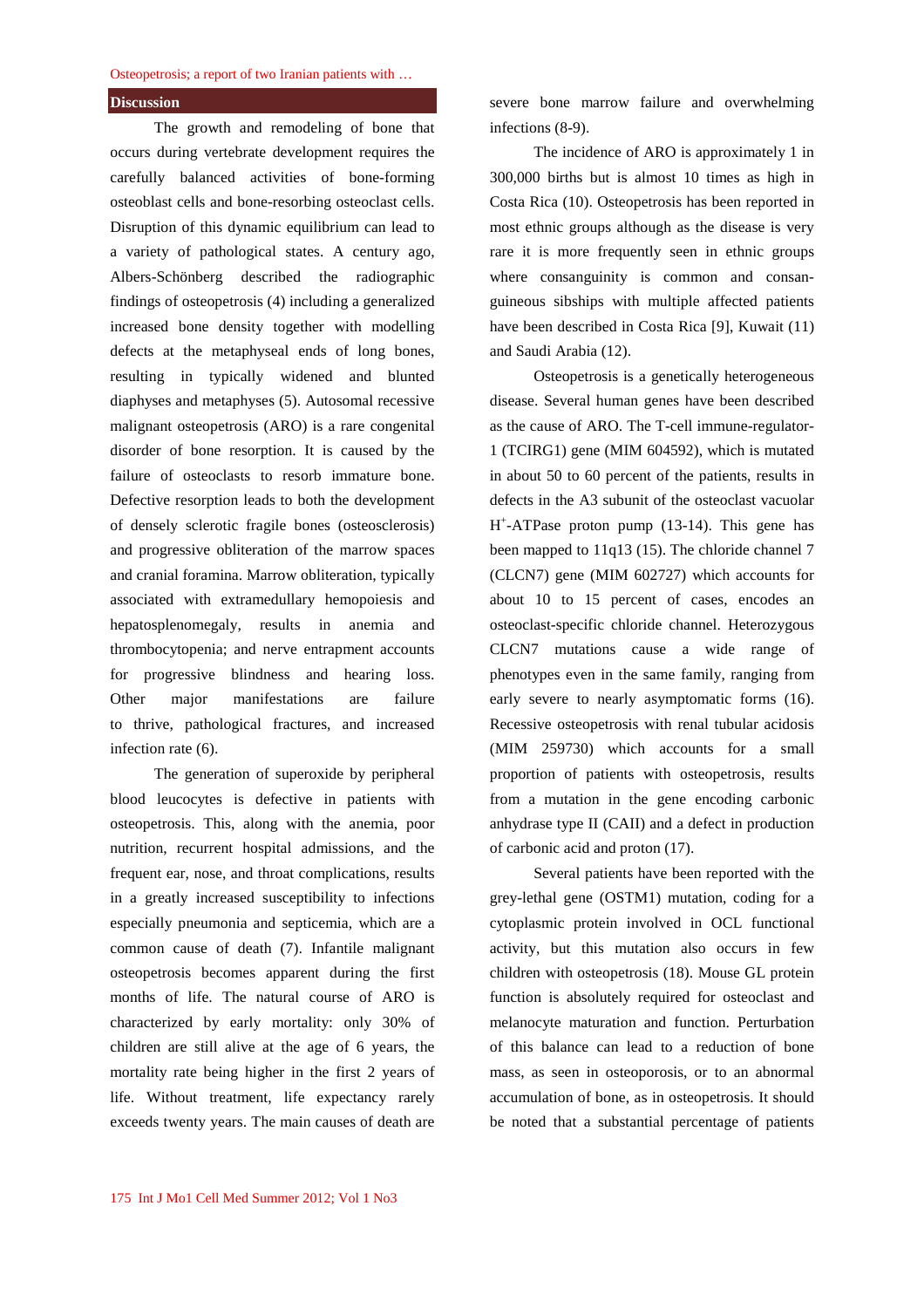with osteopetrosis have no identifiable gene defect. The analysis of the OSTM1 gene in two patients, both from Kuwait, showed homozygosity for two nucleotide deletion in exon 2, leading to a frameshift and premature termination. The third (Lebanese) patient showed a single point mutation in exon 1, leading to a nonsense mutation (19).

Gene analysis in two Portuguese families affected with osteopetrosis showed homozygosity for CLCN7 mutations. Direct sequencing of the CLCN7 gene in both patients revealed homozygosity for two mutations G203D and P470Q (20). All nine Costa Rican patients had either one or both of the two missense mutations G405R and R444L (21).

### **Acknowledgment**

We thank Research Center for Human Genetics and Molecular Biology Research Center from Baqiyatallah University of medical sciences for financial support of this research.There is no conflict of interest in this article.

#### **References**

1. Worth HM. Principles and practice of oral radiologic interpretation. Chicago: Year Book Medical Publishers; 1963:128–31.

2. Van Hul E, Gram J, Bollerslev J, et al. Localization of the gene causing autosomal dominant osteopetrosis type I to chromosome 11q12-13. Journal of Bone and Mineral Research 2002;17:1111-7.

3. Van Hul W, Vanhoenacker F, Balemans W, et al. Molecular and radiological diagnosis of sclerosing bone dysplasias. European Journal of Radiology 2001;40:198-207.

4. Albers-Schönberg HE. Röntgenbilder einer seltenen Knockenerkrankung. Munch Med Wochenschr 1904;51:365-8.

5. Shapiro F. Osteopetrosis .Current clinical considerations. Clin Orthop Relat Res 1993;294:34-44.

6. Gerritsen EJ, Vossen JM, van Loo IH, et al. Autosomal recessive osteopetrosis: variability of findings at diagnosis and during the natural course. Pediatrics 1994;93:247-53.

7. Reeves JD, August CS, Humbert JR, et al. Host defense in infantile osteopetrosis. Pediatrics 1979;64:202-6.

8. Gerritsen EJ, Vossen JM, Fasth A, et al. Bone marrow transplantation for autosomal recessive osteopetrosis. A report from the Working Party on Inborn Errors of the European Bone Marrow Transplantation Group. J Pediatr 1994;125:896-902.

9. Loria-Cortes R, Quesada-Calvo E, Cordero-Chaverri C. Osteopetrosis in children: a report of 26 cases. J Pediatr 1977;91:43-7.

10. Fasth A, Porras O. Human malignant osteopetrosis: pathophysiology, management and the role of bone marrow transplantation. Pediatr Transplant 1999;3 Suppl 1:102-7.

11. Abdel-Al YK, Shabani IS, Lubani MM, et al. Autosomal recessive osteopetrosis in Arab children. Ann Trop Paediatr 1994;14:59-64.

12. al-Rasheed SA, al-Mohrij O, al-Jurayyan N, et al. Osteopetrosis in children. Int J Clin Pract 1998;52:15-8.

13. Frattini A, Orchard PJ, Sobacchi C, et al. Defects in TCIRG1 subunit of the vacuolar proton pump are responsible for a subset of human autosomal recessive osteopetrosis. Nat Genet 2000;25:343-6.

14. Kornak U, Schulz A, Friedrich W, et al. Mutations in the a3 subunit of the vacuolar  $H(+)$ -ATPase cause infantile malignant osteopetrosis. Hum Mol Genet 2000;9:2059-63.

15. Heinemann T, Bulwin GC ,Randall J, et al. Genomic organization of the gene coding for TIRC7, a novel membrane protein essential for T cell activation. Genomics 1999;57:398-406.

16. Kornak U, Kasper D, Bosl MR, et al. Loss of the ClC-7 chloride channel leads to osteopetrosis in mice and man. Cell 2001;104:205-15.

17. Sly WS, Hewett-Emmett D, Whyte MP, et al. Carbonic anhydrase II deficiency identified as the primary defect in the autosomal recessive syndrome of osteopetrosis with renal tubular acidosis and cerebral calcification. Proc Natl Acad Sci USA 1983;80:2752-6.

18. Chalhoub N, Benachenhou N, Rajapurohitam V, et al. Greylethal mutation induces severe malignant autosomal recessive osteopetrosis in mouse and human. Nature Medicine 2003;9:399-406.

19. Pangrazio A, Poliani PL, Megarbane A, et al. Mutations in OSTM1 (grey lethal) define a particularly severe form of autosomal recessive osteopetrosis with neural involvement.